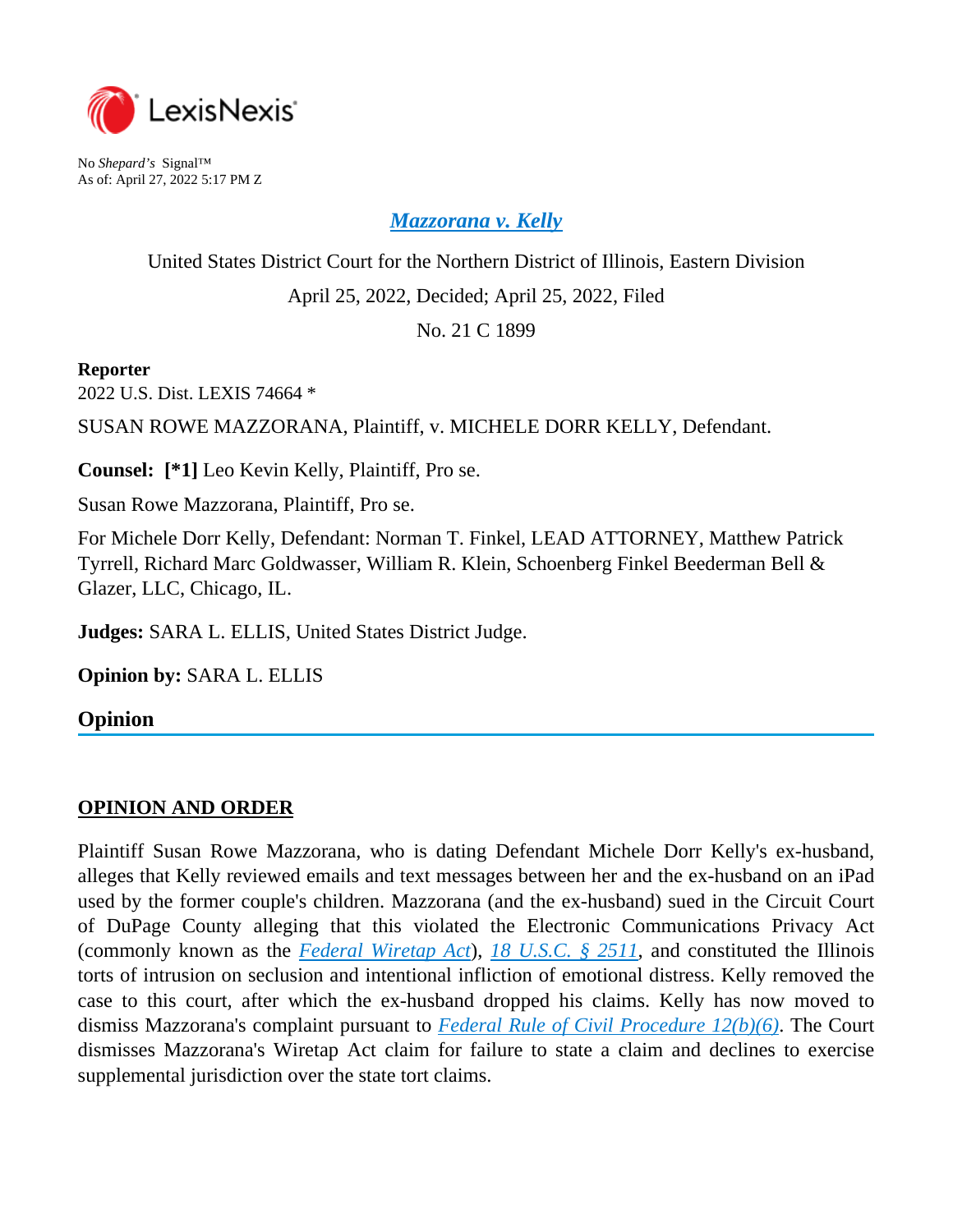### **BACKGROUND**<sup>1</sup>

Kelly and **[\*2]** her former husband, Leo Kevin Kelly ("Leo"), divorced in 2017. Mazzorana and Leo began dating in 2019. During their relationship, Mazzorana and Leo exchanged text messages and emails of a private nature. In July of 2020, Leo learned that an iPad used by his and Kelly's children was linked to his Verizon account and signed into his iCloud account. Kelly used this iPad. This iPad provided access to Leo's communications in his iCloud account until he deleted the iCloud account. Kelly unsuccessfully attempted to log into Leo's iCloud account after he deleted it from the iPad. During a deposition in the former couple's post-decree domestic relations litigation, Kelly admitted to reading Leo's emails and texts.

## **LEGAL STANDARD**

A motion to dismiss under *[Rule 12\(b\)\(6\)](https://plus.lexis.com/api/document?collection=statutes-legislation&id=urn:contentItem:5GYC-1WP1-6N19-F0YW-00000-00&context=1530671)* challenges the sufficiency of the complaint, not its merits. *[Fed. R. Civ. P. 12\(b\)\(6\)](https://plus.lexis.com/api/document?collection=statutes-legislation&id=urn:contentItem:5GYC-1WP1-6N19-F0YW-00000-00&context=1530671)*; *[Gibson v. City of Chicago, 910 F.2d 1510, 1520 \(7th Cir. 1990\)](https://plus.lexis.com/api/document?collection=cases&id=urn:contentItem:3S4X-30T0-003B-52FC-00000-00&context=1530671)*. In considering a *[Rule 12\(b\)\(6\)](https://plus.lexis.com/api/document?collection=statutes-legislation&id=urn:contentItem:5GYC-1WP1-6N19-F0YW-00000-00&context=1530671)* motion, the Court accepts as true all well-pleaded facts in the plaintiff's complaint and draws all reasonable inferences from those facts in the plaintiff's favor. *[Kubiak v. City of Chicago, 810 F.3d 476, 480-81 \(7th Cir. 2016\)](https://plus.lexis.com/api/document?collection=cases&id=urn:contentItem:5HTX-VK61-F04K-R08P-00000-00&context=1530671)*. To survive a *[Rule 12\(b\)\(6\)](https://plus.lexis.com/api/document?collection=statutes-legislation&id=urn:contentItem:5GYC-1WP1-6N19-F0YW-00000-00&context=1530671)* motion, the complaint must assert a facially plausible claim and provide fair notice to the defendant of the claim's basis. *[Ashcroft v. Iqbal, 556 U.S. 662, 678, 129 S. Ct. 1937, 173 L. Ed. 2d](https://plus.lexis.com/api/document?collection=cases&id=urn:contentItem:4W9Y-4KS0-TXFX-1325-00000-00&context=1530671)  [868 \(2009\)](https://plus.lexis.com/api/document?collection=cases&id=urn:contentItem:4W9Y-4KS0-TXFX-1325-00000-00&context=1530671)*; *[Bell Atl. Corp. v. Twombly, 550 U.S. 544, 555, 127 S. Ct. 1955, 167 L. Ed. 2d 929](https://plus.lexis.com/api/document?collection=cases&id=urn:contentItem:4NSN-8840-004C-002M-00000-00&context=1530671)  [\(2007\)](https://plus.lexis.com/api/document?collection=cases&id=urn:contentItem:4NSN-8840-004C-002M-00000-00&context=1530671)*; *[Adams v. City of Indianapolis, 742 F.3d 720, 728-29 \(7th Cir. 2014\)](https://plus.lexis.com/api/document?collection=cases&id=urn:contentItem:5BFC-BCB1-F04K-R1DK-00000-00&context=1530671)*. A claim is facially plausible "when the plaintiff pleads **[\*3]** factual content that allows the court to draw the reasonable inference that the defendant is liable for the misconduct alleged." *[Iqbal, 556 U.S. at](https://plus.lexis.com/api/document?collection=cases&id=urn:contentItem:4W9Y-4KS0-TXFX-1325-00000-00&context=1530671)  [678](https://plus.lexis.com/api/document?collection=cases&id=urn:contentItem:4W9Y-4KS0-TXFX-1325-00000-00&context=1530671)*.

#### **ANALYSIS**

#### **I.** *[Wiretap Act](https://plus.lexis.com/api/document?collection=statutes-legislation&id=urn:contentItem:8SG9-5042-D6RV-H108-00000-00&context=1530671)* **Claim**

Kelly argues that Mazzorana has failed to state a plausible *[Wiretap Act](https://plus.lexis.com/api/document?collection=statutes-legislation&id=urn:contentItem:8SG9-5042-D6RV-H108-00000-00&context=1530671)* claim because she has not sufficiently pleaded that Kelly intentionally acted to intercept the emails and texts contemporaneously with their transmission. The *[Wiretap Act](https://plus.lexis.com/api/document?collection=statutes-legislation&id=urn:contentItem:8SG9-5042-D6RV-H108-00000-00&context=1530671)* empowers a private citizen to bring a civil right of action against someone who "intentionally intercepts [or] endeavors to intercept . . . any wire, oral, or electronic communication." *[18 U.S.C. § 2511\(1\)\(a\)](https://plus.lexis.com/api/document?collection=statutes-legislation&id=urn:contentItem:8TKW-WC52-8T6X-72S6-00000-00&context=1530671)*, *[§ 2520](https://plus.lexis.com/api/document?collection=statutes-legislation&id=urn:contentItem:8TKW-WV92-8T6X-736C-00000-00&context=1530671)* (civil remedies). "Intercept" under the statute is "the aural or other acquisition of the contents of any wire,

<sup>&</sup>lt;sup>1</sup>The Court takes the facts in the background section from Mazzorana's complaint and presumes them to be true for the purpose of resolving Kelly's motion to dismiss. *See [Phillips v. Prudential Ins. Co. of Am., 714 F.3d 1017, 1019-20 \(7th Cir. 2013\)](https://plus.lexis.com/api/document?collection=cases&id=urn:contentItem:58BX-5W11-F04K-R03H-00000-00&context=1530671)*.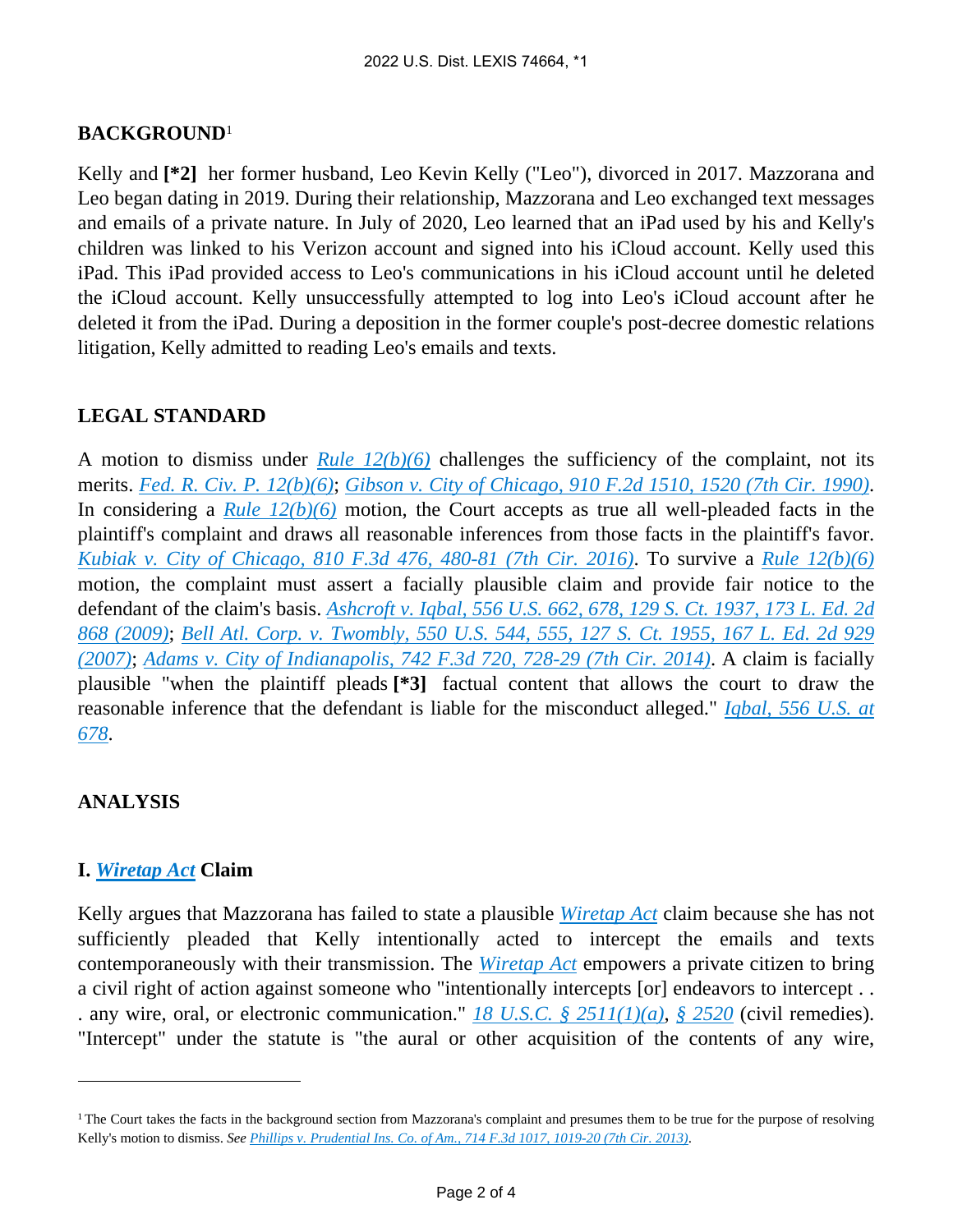electronic, or oral communication." *Id. [§ 2510\(4\)](https://plus.lexis.com/api/document?collection=statutes-legislation&id=urn:contentItem:8SG9-5042-D6RV-H108-00000-00&context=1530671)*. Interception of the communication must occur contemporaneously with its transmission. *[Peters v. Mundelein Consol. High Sch. Dist. No. 120,](https://plus.lexis.com/api/document?collection=cases&id=urn:contentItem:64RM-YT01-FBN1-22PT-00000-00&context=1530671)  [No. 2021-CV-0336, 2022 U.S. Dist. LEXIS 23118, 2022 WL 393572, at \\*11 \(N.D. Ill. Feb. 9,](https://plus.lexis.com/api/document?collection=cases&id=urn:contentItem:64RM-YT01-FBN1-22PT-00000-00&context=1530671)  [2022\)](https://plus.lexis.com/api/document?collection=cases&id=urn:contentItem:64RM-YT01-FBN1-22PT-00000-00&context=1530671)* ("Every court of appeals to consider the issue has concluded that to constitute an 'interception' under the *[Wiretap Act](https://plus.lexis.com/api/document?collection=statutes-legislation&id=urn:contentItem:8SG9-5042-D6RV-H108-00000-00&context=1530671)*, 'the acquisition of a communication must be contemporaneous with its transmission.'" (collecting cases)); *see [Epstein v. Epstein, 843 F.3d](https://plus.lexis.com/api/document?collection=cases&id=urn:contentItem:5MD1-8C71-F04K-R05D-00000-00&context=1530671)  [1147, 1150 \(7th Cir. 2016\)](https://plus.lexis.com/api/document?collection=cases&id=urn:contentItem:5MD1-8C71-F04K-R05D-00000-00&context=1530671)* (declining to take a position but holding an email-forwarding rule that copied email at the server was unlawful interception); *[United States v. Szymuszkiewicz, 622 F.3d](https://plus.lexis.com/api/document?collection=cases&id=urn:contentItem:5102-PM01-F04K-R009-00000-00&context=1530671)  [701, 705-706 \(7th Cir. 2010\)](https://plus.lexis.com/api/document?collection=cases&id=urn:contentItem:5102-PM01-F04K-R009-00000-00&context=1530671)* (email-forwarding rule constituted unlawful interception **[\*4]**  despite intended recipient's receipt of same email). Contemporaneous interception is "understood as the act of acquiring electronic communication in transit—rather than the acquisition of stored electronic communications, which is addressed by the *[Stored Communications Act](https://plus.lexis.com/api/document?collection=statutes-legislation&id=urn:contentItem:8TKW-WBP2-D6RV-H4N5-00000-00&context=1530671)*." *[Epstein, 843](https://plus.lexis.com/api/document?collection=cases&id=urn:contentItem:5MD1-8C71-F04K-R05D-00000-00&context=1530671)  [F.3d at 1149](https://plus.lexis.com/api/document?collection=cases&id=urn:contentItem:5MD1-8C71-F04K-R05D-00000-00&context=1530671)*.

The complaint alleges that Kelly viewed Mazzorana's communications with Leo on an iPad that had access to Leo's iCloud account. This does not state a claim of contemporaneous interception under the *[Wiretap Act](https://plus.lexis.com/api/document?collection=statutes-legislation&id=urn:contentItem:8SG9-5042-D6RV-H108-00000-00&context=1530671)*. Email stored in the cloud is no longer "in transit" for the purposes of the *[Wiretap Act](https://plus.lexis.com/api/document?collection=statutes-legislation&id=urn:contentItem:8SG9-5042-D6RV-H108-00000-00&context=1530671)*. *[Hovanec v. Miller, No. SA-17-CV-766-XR, 2018 U.S. Dist. LEXIS 37747, 2018 WL](https://plus.lexis.com/api/document?collection=cases&id=urn:contentItem:5RTR-9SD1-JKB3-X123-00000-00&context=1530671)  [1221486, at \\*5 \(W.D. Tex. Mar. 7, 2018\)](https://plus.lexis.com/api/document?collection=cases&id=urn:contentItem:5RTR-9SD1-JKB3-X123-00000-00&context=1530671)* ("[A]ccessing emails in the iCloud account, even if unread, is not interception[.]"). The complaint makes no allegations of any specific steps that Kelly took to access the iCloud account (except unsuccessfully after Leo deleted the iCloud account from the iPad in Kelly's possession), but even if it did, mere viewing of stored emails does not amount to a violation of the *[Wiretap Act](https://plus.lexis.com/api/document?collection=statutes-legislation&id=urn:contentItem:8SG9-5042-D6RV-H108-00000-00&context=1530671)*. *See [2018 U.S. Dist. LEXIS 37747, \[WL\] at \\*4](https://plus.lexis.com/api/document?collection=cases&id=urn:contentItem:5RTR-9SD1-JKB3-X123-00000-00&context=1530671)* ("Congress did not intend for 'intercept' to apply to 'electronic communications' when those communications are in 'electronic storage.'" (citing *[Steve Jackson Games, Inc. v. U.S. Secret](https://plus.lexis.com/api/document?collection=cases&id=urn:contentItem:3RTX-FF50-003B-P030-00000-00&context=1530671)  [Serv., 36 F.3d 457, 461 \(5th Cir. 1994\)](https://plus.lexis.com/api/document?collection=cases&id=urn:contentItem:3RTX-FF50-003B-P030-00000-00&context=1530671)*)); *[Thornton v. Thornton, 492 F.Supp.3d 810, 816 \(W.D.](https://plus.lexis.com/api/document?collection=cases&id=urn:contentItem:60YS-RH61-JG59-23G3-00000-00&context=1530671)  [Ark. 2020\)](https://plus.lexis.com/api/document?collection=cases&id=urn:contentItem:60YS-RH61-JG59-23G3-00000-00&context=1530671)* (reading former spouse's emails did not constitute "a mechanism by which to *intercept* emails *as they [\*5] were sent* to or by" former spouse (emphasis in original)).

# **II. State Law Torts**

Mazzorana also brings Illinois state law claims for intrusion on seclusion (Count II) and intentional infliction of emotional distress (Count III). Kelly seeks dismissal of the seclusion tort claim on the basis that the complaint fails to adequately plead that viewing the emails was an intrusion or sufficiently objectionable, or that Leo had an expectation of privacy in the emails linked to the iPad. She further argues that the intentional distress claim fails because the complaint includes no allegations that she intentionally sought to inflict severe emotional distress or that her conduct was extreme or outrageous. Finally, Kelly argues that Mazzorana has not sufficiently stated the element of harm of both counts.

Here the Court has original jurisdiction over the *[Wiretap Act](https://plus.lexis.com/api/document?collection=statutes-legislation&id=urn:contentItem:8SG9-5042-D6RV-H108-00000-00&context=1530671)* claim pursuant to *[28 U.S.C. § 1331](https://plus.lexis.com/api/document?collection=statutes-legislation&id=urn:contentItem:8SG9-5HW2-D6RV-H0G3-00000-00&context=1530671)* and supplemental jurisdiction over the state law claims pursuant to *[28 U.S.C. § 1367](https://plus.lexis.com/api/document?collection=statutes-legislation&id=urn:contentItem:8SG9-5HW2-D6RV-H0HC-00000-00&context=1530671)*. Because the